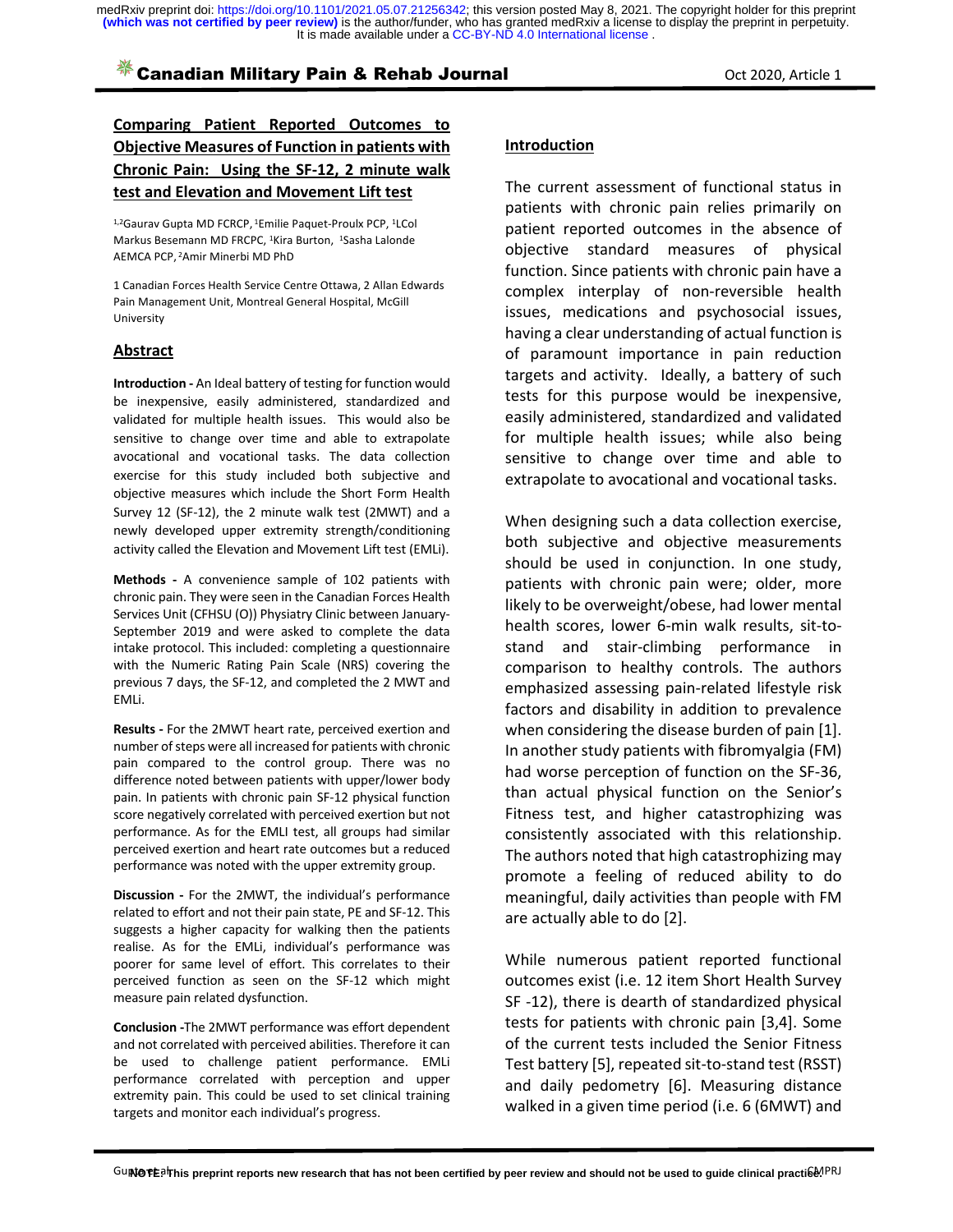# **Example 1** Canadian Military Pain & Rehab Journal **Canadian Military Pain & Rehab Journal** Communication Oct 2020, Article 1

12 (12MWT) minute walk test) has been studied in healthy populations, patients with cardiopulmonary disease, and patients with chronic pain, and has been shown to have good validity and interrater reliability depending on the group studied [4,7,8,9,10,11,12,13].

This approach also allows for comparison of population norms when interpreting outcomes. One study showed the average distance walked for patients with chronic pain, averaging 40 years old, improved from 272.87 to 339.04 yards at 3- 6 months, but still remained below the expected threshold for healthy adults of age 60 years [4]. The same authors suggested improving sensitivity with multiple tests including "a test for upper body strength" which as of yet has not been developed [4].

One strategy consists of using the SF-12, the 2 minute walk test (2MWT) and an upper extremity strength/conditioning activity. The short form health survey is an instrument for measuring health perception in a general population [14,15]. It has been used in patients with stroke [16], osteoarthritis [17] and rheumatologic [18] conditions as well as the elderly. The 2MWT has been either validated or used as a measure of function in patients' with osteoarthritis [19], stroke [20] and amputation [21]. While numerous patient reported outcomes such as the Upper Limb Functional Index, Disabilities of the Arm, Shoulder and Hand (DASH) Questionnaire and Patient-Specific Functional Scale [22,23] have been proposed, we could not identify any physical measures similar to the 2 minute walk test. Therefore, we created a new physical measure for upper extremity function and conditioning known as the Elevation & Movement Lift test (EMLi).

The Canadian Armed Forces (CAF) has limited data on baseline quality of life measures and objective measures of function, for active serving members with chronic pain. This study aims to collect this data using SF-12 and 2MWT and newly created EMLi.

Our study proposes the following advantages and hypothesis:

- 1. Unique to the CAF members living with chronic pain;
- 2. Document point prevalence of severity of chronic pain issues within the CAF;
- 3. Patient reported health measures will be poorer than the control group;
- 4. Objectively, patients will have poorer performance for 2MWT compared to the control group ;
- 5. Objectively, patients will have poorer performance for the EMLi when compared the control group;
- 6. Patients with neck pain and upper limb pain disorders will have poorer scores on the EMLi compared to the 2MWT;
- 7. Patients with low back pain and lower limb pain disorders will have poorer scores on the 2MWT compared to the EMLi.

## **Methods**

A convenience sample of 102 patients with chronic pain seen in the Physiatry clinic between January and September 2019 were asked to complete the data intake protocol. The CAF Health Surgeon General, provided approval for the data collection as a clinical quality improvement project.

The data intake protocol included completing a questionnaire with the:

- 1. Numeric rating pain scale (NRS) from 0- 10 over the previous 7 days (least, average and greatest);
- 2. Short-Form Health Survey (SF-12);
- 3. Body Pain Diagram;

The physical activity measures taken were:

- 1. 2 minute walk test (2MWT);
- 2. Elevation & Movement Lift test (EMLi).

For both physical activity measures, patients' heart rate was measured pre and post activity along with their response for the Borg perceived exertion scale. Between tests the patients' heart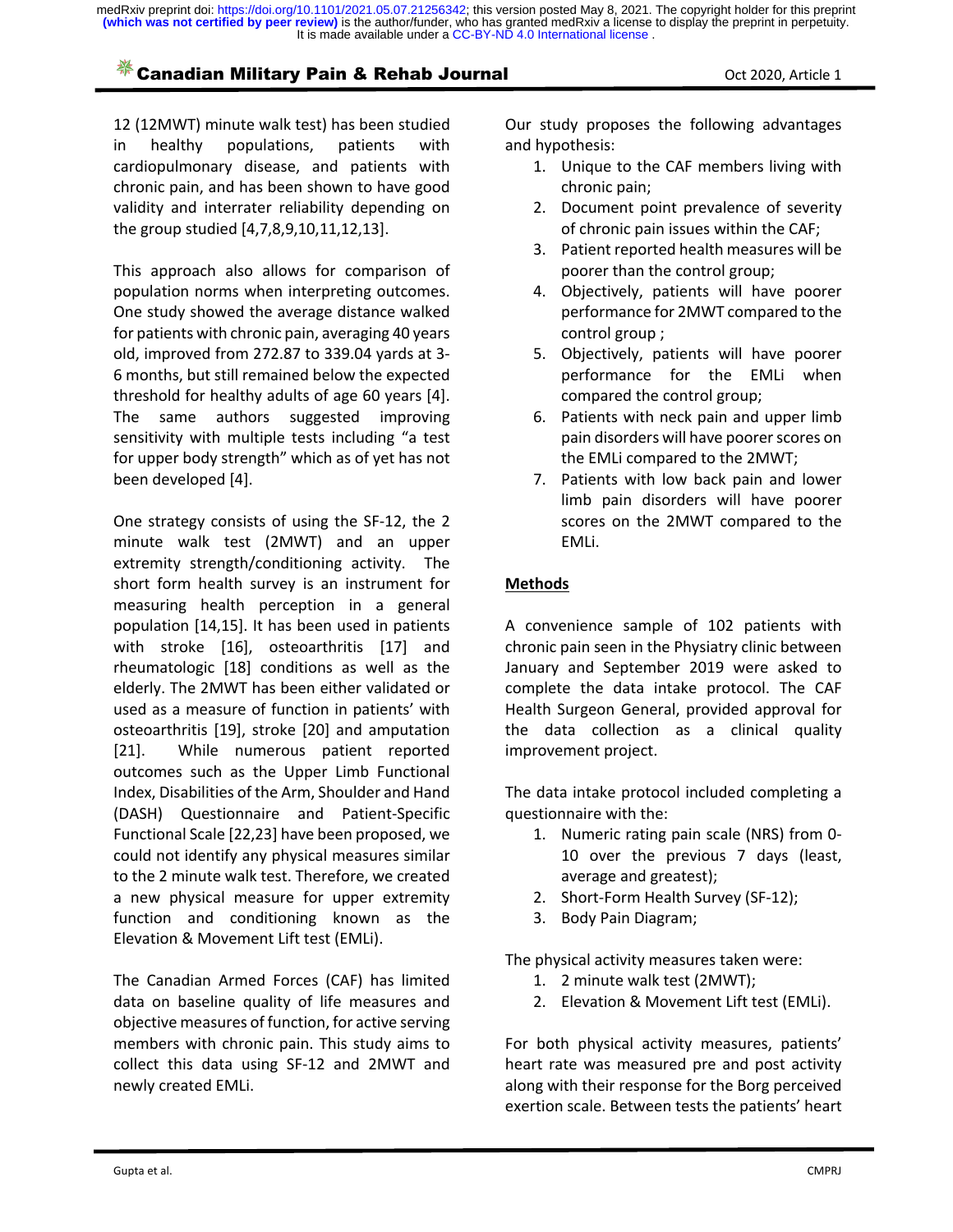# **Example 2020, Article 1** Canadian Military Pain & Rehab Journal **Canadian Military Pain & Rehab Journal** Contract 2020, Article 1

rate was allowed to return to baseline, but for convenience and consistency, the 2MWT always preceded the EMLi.

The 2MWT was conducted in an unobstructed hallway with patients wearing the same electronic activity monitor (GARMIN vivofit4). Patients were asked to walk at moderate intensity (brisk walk) for the duration of the activity (2 minutes). The amount of steps were recorded from the activity tracker.

The EMLi movement consists of pushing a 2kg weighted ball from the chest level forward, and then raising the ball overhead, before returning it to the starting position (Figure 1). The number of repetitions done at moderate intensity was recorded after 45 seconds. The EMLi was first validated in 20 healthy controls before used in patients so parameters around weight and time for testing could be established.

Pictures removed as per site requirements.

For full publication with pictures please visit https://www.healthaya.com/comparing-patientoutcomes

**Figure 1:** A demonstration of the EMLi test where a 2kg weight ball is pushed from the chest level forward (A to B), then raised overhead (C to D), before returning it to the starting position (A).

### *Statistical analysis*

The difference in performance during the upper and lower repetition tests were evaluated between the groups. This included heart rates, number of repetitions and perceived exertion. They were evaluated using multiple ANOVA (analysis of variance) tests, corrected for multiple comparisons using the Games-Howell post-hoc test.

Correlation analysis between selected variables was done using multiple Pearson correlations, and adjusted for multiple comparisons using the Benjamini-Hochberg false discovery rate equation.

### **Results**

When comparing the number of exercise repetitions and perceived exertion there were significant differences observed between chronic pain patients and healthy controls. Patients with either upper- or lower-body pain walked more steps (ie more repetitions) in the 2 minute walk test as compared to healthy controls. While healthy controls and patients with lower-body pain were able to perform better in the 45 second upper body repetition exercise (EMLi) than the patients with upperbody pain. Patients with either upper- or lowerbody pain reported significantly higher perceived exertion following the 2-minute walk test, but not following the 45 second EMLi test. Finally, both pain patient groups experienced significantly higher heart rate increase following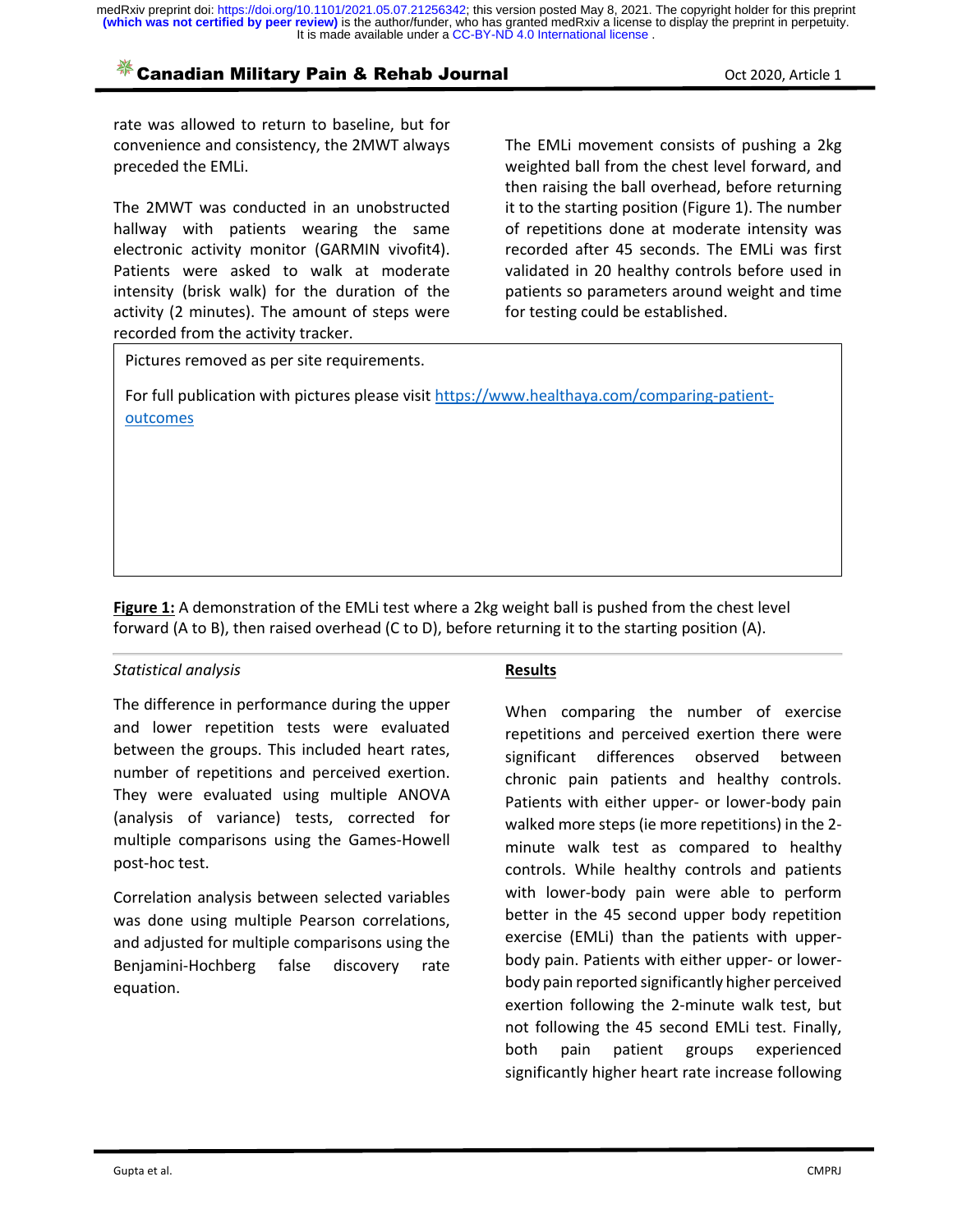# **Example 1** Canadian Military Pain & Rehab Journal **Canadian Military Pain & Rehab Journal** Communication Cot 2020, Article 1

the 2-minute walk test but not following the 45 second EMLi test (Figures 2 and 3).

The correlation between the different measured variables was explored using Pearson's

correlation corrected for multiple comparisons. SF-12 physical function score negatively correlated with perceived exertion but not performance with no impact correlation with Mental Health sub score.



**Figure 2:** Between-group comparison of **(A)** mean heart rates before and after exertion; **(B)** mean number of repetitions achieved and **(C)** mean perceived exertion following the two-minute walk test. Group 0 – healthy controls; group 1 – upper-body pain patients; group 2 – lower-body pain patients. \* Games-Howell post hoc test, p<0.05.



**Figure 3:** Between group comparison of **(A)** mean heart rates before and after exertion; **(B)** mean number of repetitions achieved and **(C)** mean perceived exertion following the 45 second upper body repetition test. Group 0 – healthy controls; group 1 – upper-body pain patients; group 2 – lower-body pain patients. \* Games-Howell post hoc test, p<0.05.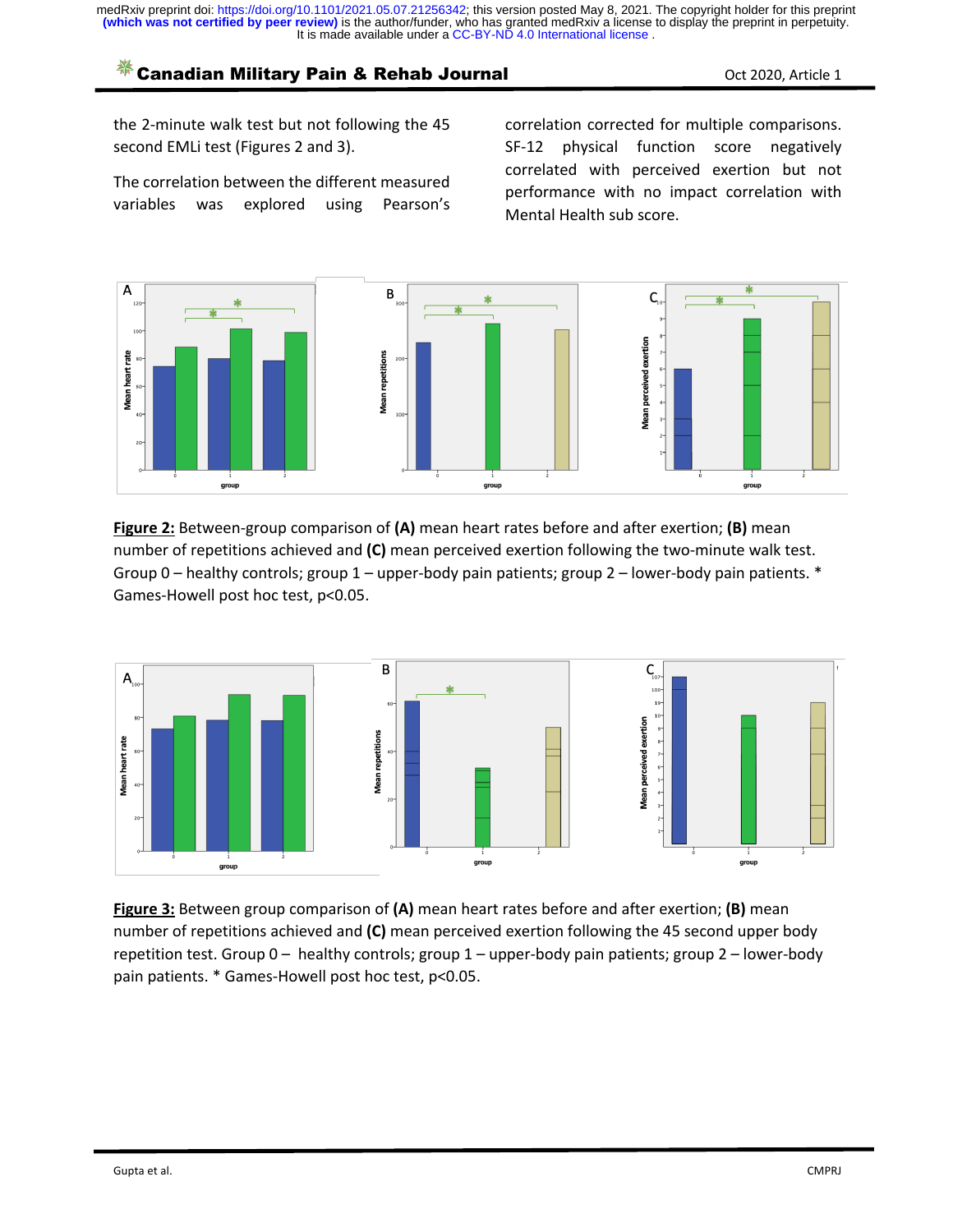# **Example 1** Canadian Military Pain & Rehab Journal **Canadian Military Pain & Rehab Journal** Communication Cot 2020, Article 1

#### **Discussion**

This study represents the first of its kind within the Canadian Armed Forces correlating patient reported outcomes with physical capabilities while developing a new physical activity measure for looking at upper extremity function.

For the 2MWT, heart rate, perceived exertion and number of steps were all increased for patients with chronic pain compared to the control group. There was no difference between patients with upper and lower body pain. The SF-12 physical function score negatively correlated with perceived exertion and not performance. This indicates that patients with chronic pain may be able to do more physical activity that they believe that they can.

For the EMLi all groups worked at about the same perceived exertion and heart rate, but we still noted a difference in the upper extremity group (reduced performance). This indicates that this tool might be useful in a clinical setting to assign severity of injury and monitor clinical improvement over time.

There contrasts with previous work. One study found that women diagnosed with FM during the 6MWT had decreased levels of functional abilities and increased exacerbation of pain and exertion in comparison to healthy controls [24]. In a previous study, fibromyalgia (FM) patients and healthy controls self-reported similar physical activity levels. However, the FM patients had decreased physical performance on the 6MWT when compared to the control group. The data showed that women with FM actually perform about the same amount of physical activity as women without FM but exhibit decreased physical performance possible due to the lifestyle generally adopted by FM patients [25]. Perhaps perception of function and measured abilities in patients with chronic widespread pain are better correlated than the regional pain disorders seen in our studies.

While this study did not look longitudinally, one study did show improvement in 6MWT results from intake to follow up in patients with chronic pain at a single site [4]. In another study, participants with chronic pain had reduced capacity for physical activity. The pedometry results illustrated a range of maladaptive strategies adopted by those with chronic pain. From these results the authors suggested a subgroup of patients with chronic pain appear to avoid physical activity, potentially leading to greater disability and possibly deconditioning. Another subgroup appeared to persevere despite their pain leading to further pain and flares. Both behavioural responses may result in maladaptive biomechanical and central nervous system effects The method used to target physical activity in these patients should be considered in treatment planning, specifically for physiotherapy [26].

Limitations of this study include the relatively small sample size, the heterogeneity of chronic pain conditions, and the inability to control for various comorbid health conditions. In addition, measured distances instead of number of steps walked should be evaluated to avoid introducing a stride length bias. In the future, more strict performance examples by testers would be favorable.

Future studies can look to validate the EMLi in various other populations including healthy sub groups, patients with various spinal pain and localized joint dysfunction/musculoskeletal issues and cardiopulmonary conditions. Ideally, specific parameters such as the amount of weight required, timing of trials, reproducibility, validity and inter/intra-rater reliability need to be established as well. Following patient's over time and linking this specific task could also be useful in developing clinical prediction rules regarding suitability for specific avocational and vocational activities.